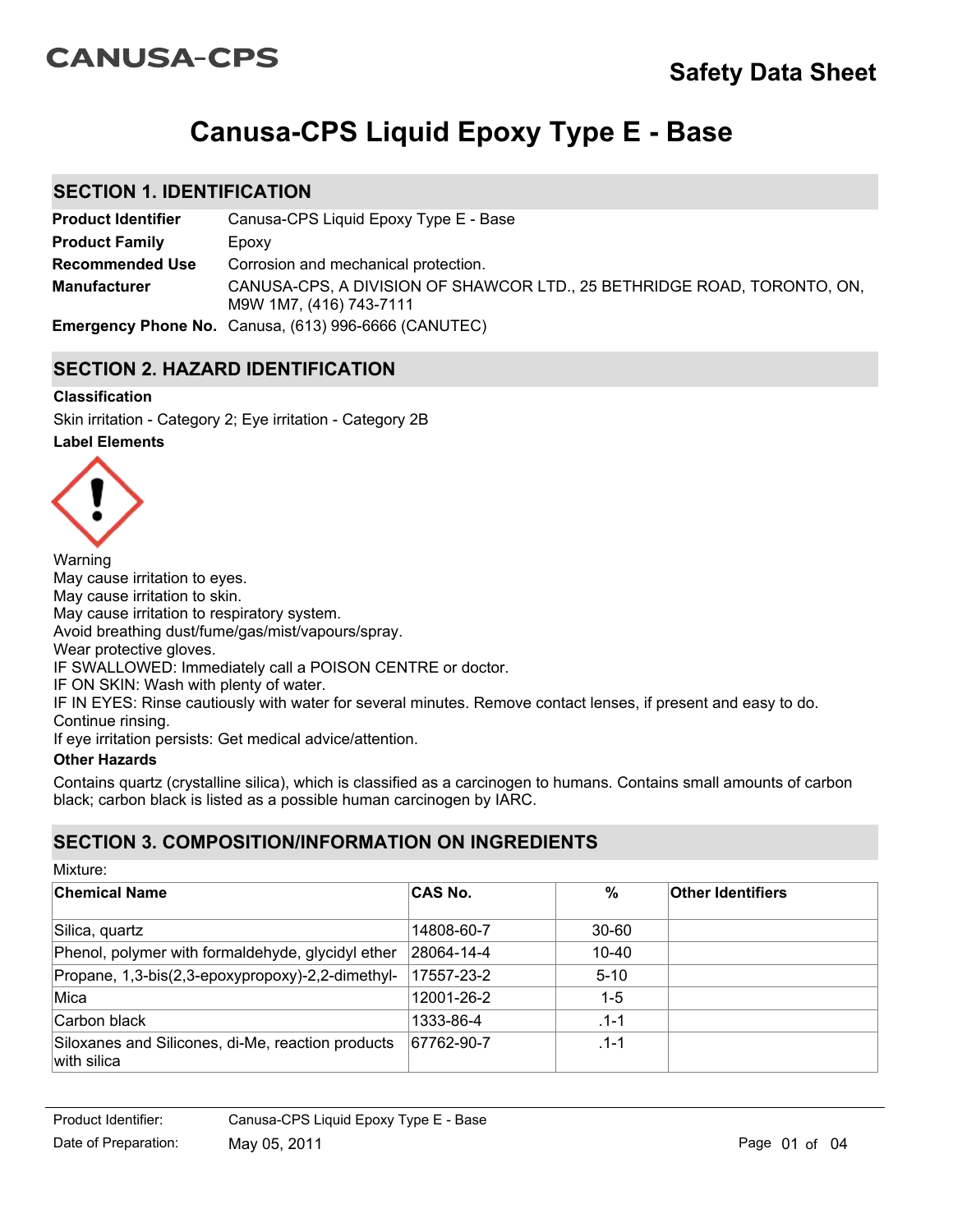# **SECTION 4. FIRST-AID MEASURES**

### **First-aid Measures**

### **Inhalation**

Move to fresh air. Get medical advice or attention if you feel unwell or are concerned.

### **Skin Contact**

Immediately wash gently and thoroughly with lukewarm, gently flowing water and mild soap for 15-20 minutes. Remove contaminated clothing. Get medical advice or attention if you feel unwell or are concerned.

#### **Eye Contact**

Immediately rinse the contaminated eye(s) with lukewarm, gently flowing water for 15-20 minutes, while holding the eyelid(s) open. If eye irritation persists, get medical advice or attention.

### **Ingestion**

Do not induce vomiting. Call Poison Centre or doctor.

### **SECTION 5. FIRE-FIGHTING MEASURES**

#### **Extinguishing Media**

### **Suitable Extinguishing Media**

Water spray; dry chemical; carbon dioxide.

### **Specific Hazards Arising from the Product**

Irritating vapours may be released during decomposition.

Toxic and irritating gases including; oxides of carbon, organic acids, carboxylic acids, aldehydes, alcohols, acrolein, phosphorous oxides, and sulfur oxides.

### **Special Protective Equipment and Precautions for Fire-fighters**

Use a self-contained breathing apparatus and full protective clothing. Do not use direct stream of water.

### **SECTION 6. ACCIDENTAL RELEASE MEASURES**

#### **Personal Precautions, Protective Equipment, and Emergency Procedures**

Remove all sources of ignition. Wear appropriate personal protective equipment.

#### **Environmental Precautions**

Prevent run-off from entering drains or waterways.

#### **Methods and Materials for Containment and Cleaning Up**

Soak up spills with inert absorbent material and place in a suitable closed container; dispose of in compliance with applicable legislation.

### **SECTION 7. HANDLING AND STORAGE**

### **Precautions for Safe Handling**

Wear appropriate PPE.

#### **Conditions for Safe Storage**

Cool, dry environment. Separate from incompatible materials (see Section 10: Stability and Reactivity).

# **SECTION 8. EXPOSURE CONTROLS/PERSONAL PROTECTION**

### **Control Parameters**

|                      | <b>ACGIH TLV®</b>     |             | <b>OSHA PEL</b>           |                | <b>AIHA WEEL</b> |            |
|----------------------|-----------------------|-------------|---------------------------|----------------|------------------|------------|
| <b>Chemical Name</b> | <b>TWA</b>            | <b>STEL</b> | <b>TWA</b>                | <b>Ceiling</b> | 8-hr TWA         | <b>TWA</b> |
| ∣Mica                | $3 \text{ mg/m}$      |             | $ 20$ ppm                 |                |                  |            |
| Carbon black         | $3 \text{ mg/m}$ 3 A3 |             | <b>Not</b><br>established |                |                  |            |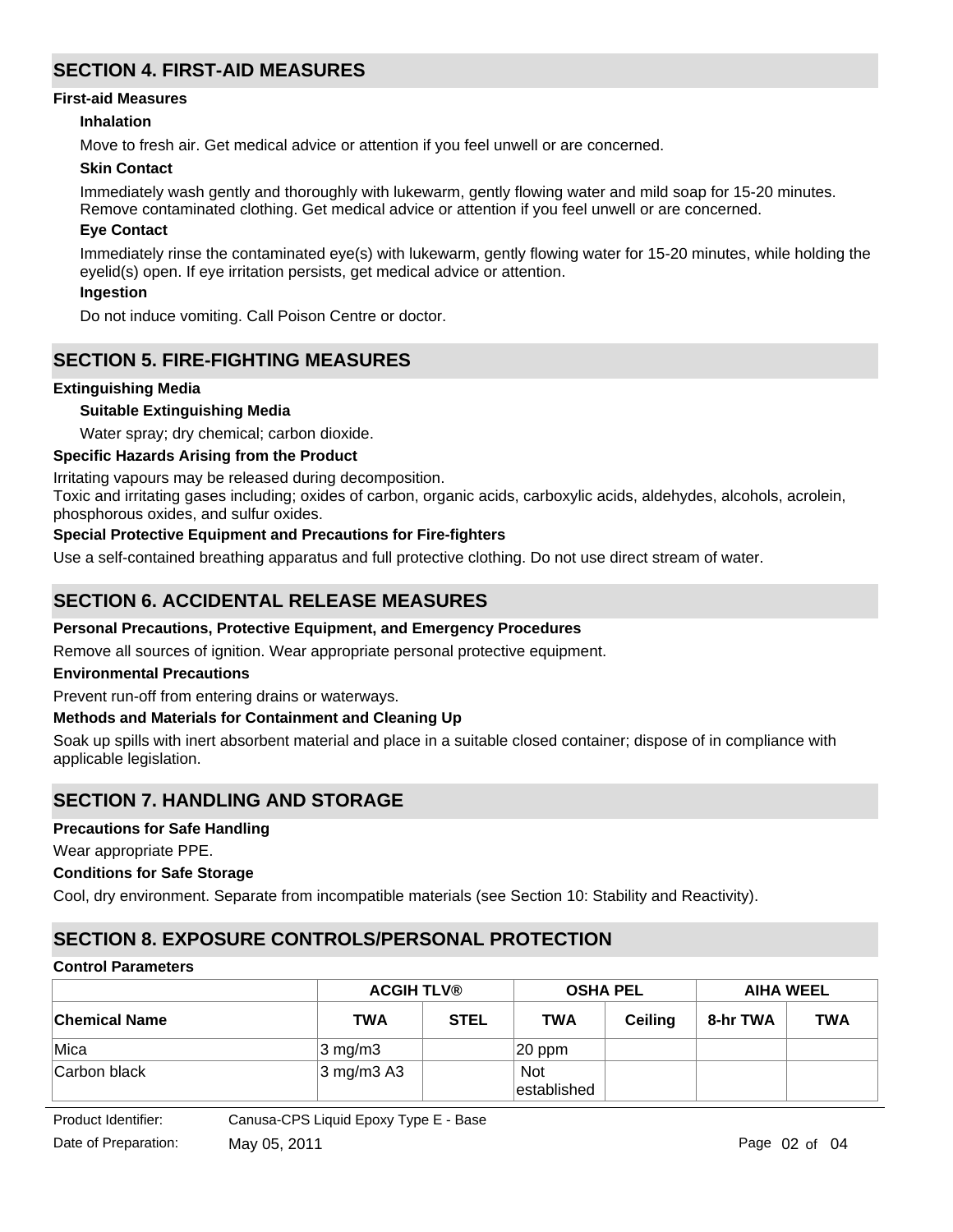### **Appropriate Engineering Controls**

General ventilation is usually adequate. Use local exhaust ventilation and enclosure, if necessary, to control amount in the air.

# **Individual Protection Measures Skin Protection Respiratory Protection Eye/Face Protection** Wear a NIOSH approved air-purifying respirator with an organic vapour cartridge. Chemical-resistant gloves. Wear chemical safety goggles. **SECTION 9. PHYSICAL AND CHEMICAL PROPERTIES**

**Appearance** Grey. **Relative Density (water = 1)** 1.6 **Basic Physical and Chemical Properties Physical State Liquid Other Information**

# **SECTION 10. STABILITY AND REACTIVITY**

### **Reactivity**

Avoid strong acids and oxidizers.

### **Chemical Stability**

Normally stable.

# **SECTION 11. TOXICOLOGICAL INFORMATION**

### **Acute Toxicity**

| <b>Chemical Name</b>                                             | <b>LC50</b>                     | $ LD50$ (oral)   | LD50 (dermal) |
|------------------------------------------------------------------|---------------------------------|------------------|---------------|
| Propane, 1,3-bis(2,<br>$ 3$ -epoxypropoxy)-2,<br>$ 2$ -dimethyl- |                                 | 4500 mg/kg (rat) |               |
| Carbon black                                                     | 6750 mg/m3 (4-hour<br>exposure) |                  |               |

### **Skin Corrosion/Irritation**

May cause irritation.

### **Serious Eye Damage/Irritation**

May cause irritation.

### **STOT (Specific Target Organ Toxicity) - Single Exposure**

### **Inhalation**

May cause irritation.

### **Ingestion**

Harmful if swallowed.

### **Carcinogenicity**

| ∣Chemical Name      | <b>IARC</b>        | <b>ACGIH®</b>  | <b>NTP</b>       | <b>OSHA</b>       |
|---------------------|--------------------|----------------|------------------|-------------------|
| Silica, quartz      | Group 1            | A2             | Known carcinogen | <b>Not Listed</b> |
| Mica                | Not Listed         | Not Listed     | Not Listed       | Not Listed        |
| Propane, 1,3-bis(2, | Not Listed         | Not designated | Not Listed       | Not Listed        |
| _ _ _ _ _ _         | --------<br>$\sim$ |                |                  |                   |

Product Iden

Product Identifier: Canusa-CPS Liquid Epoxy Type E - Base